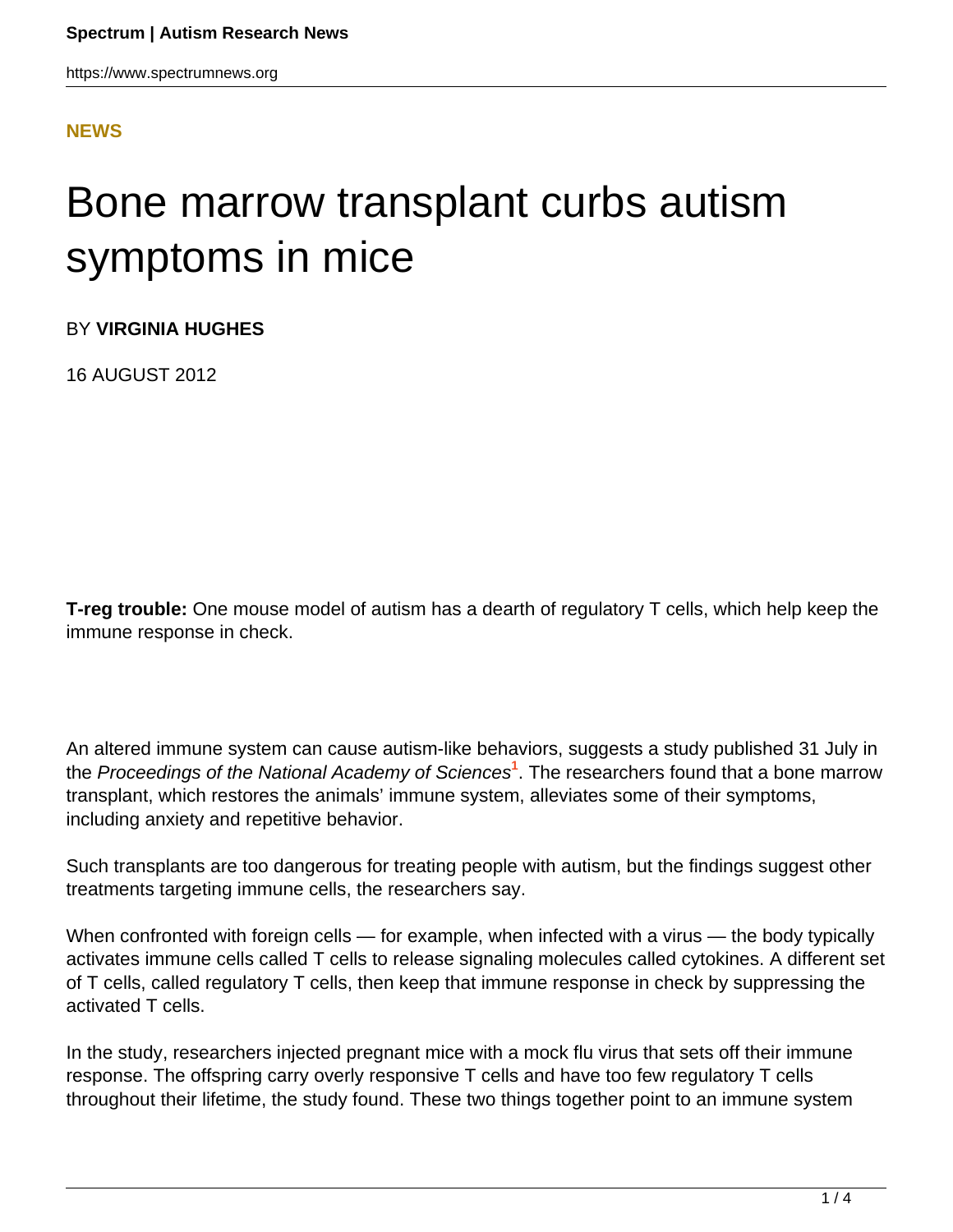https://www.spectrumnews.org

that's overly reactive.

The findings are provocative because several lines of evidence, including studies of **[postmortem](https://www.spectrumnews.org/conference-news/2009/society-for-neuroscience-2009/postmortem-study-hints-at-two-types-of-autism) [brain tissue](https://www.spectrumnews.org/conference-news/2009/society-for-neuroscience-2009/postmortem-study-hints-at-two-types-of-autism)**, **[cerebrospinal fluid and blood](https://www.spectrumnews.org/news/2010/autism-and-fragile-x-feature-immune-signatures)**, suggest that some individuals with autism have an overactive immune system that leads to high levels of inflammation. One study has also reported that some children with the disorder have a dearth of regulatory T cells in their blood<sup>2</sup>.

"It was kind of amazing that [the mouse's] immune system is altered permanently and that some of these changes overlap things seen in autism," says lead investigator **[Paul Patterson](/author/?author=https%3A%2Fid.sfari.org%2Fpaulpatterson)**, professor of biology at the California Institute of Technology.

### **Telling transplants:**

A growing number of researchers are looking at the **[immune systems of individuals with autism](https://www.spectrumnews.org/news/2011/studies-of-early-development-reveal-immune-link-to-autism)** and their mothers in hopes of finding the biological underpinnings of the diverse disorder. This work has discovered a range of significant, if still mysterious, associations.

For instance, some newborns who go on to develop autism carry unusually **[low levels of certain](https://www.spectrumnews.org/in-brief/2011/molecular-mechanisms-newborn-blood-boosts-immune-theory-of-autism) [antibodies](https://www.spectrumnews.org/in-brief/2011/molecular-mechanisms-newborn-blood-boosts-immune-theory-of-autism)** in their blood. And some children with autism **[carry too many or too few](https://www.spectrumnews.org/news/2010/autism-and-fragile-x-feature-immune-signatures)** cytokines in their blood. That may be a sign of an abnormal immune system — one that's either too responsive or not responsive enough.

Patterson has studied the link between **[maternal infection and autism](../2008/experts-tease-out-maternal-infections-link-to-autism)** for many years. His hypothesis is supported by decades of epidemiological data showing that women who are pregnant during flu epidemics have an increased risk of having a child with autism or schizophrenia**<sup>3</sup>** .

Patterson's earlier experiments showed that the offspring of mock-infected rodent mothers exhibit several **[behaviors reminiscent of autism](https://www.spectrumnews.org/in-brief/2012/molecular-mechanisms-maternal-infection-linked-to-autism)**: high anxiety, fewer social interactions, abnormal vocalizations and repetitive burying of marbles**.**

The animals also have abnormal levels of several inflammatory cytokines, such as **[interleukin-10](https://www.spectrumnews.org/news/2011/studies-of-early-development-reveal-immune-link-to-autism)**, interferon gamma and granulocyte-macrophage colony-stimulating factor, Patterson and his colleagues reported last month**<sup>4</sup>** . The researchers measured levels of 23 different cytokines in different brain regions at various points of development. Patterson and others have previously shown that surges of another cytokine, interleukin-6, are a **[key part of the maternal immune](https://www.spectrumnews.org/conference-news/2010/society-for-neuroscience-2010/immune-protein-alters-development-in-young-mice) [response](https://www.spectrumnews.org/conference-news/2010/society-for-neuroscience-2010/immune-protein-alters-development-in-young-mice)**.

In the new study, his team first characterized the immune systems of the adult offspring, finding half as many regulatory T cells in the spleen and gut lymph nodes compared with controls. The offspring also show overly reactive T cells, releasing significantly more cytokines in response to infection than cells from normal mice do.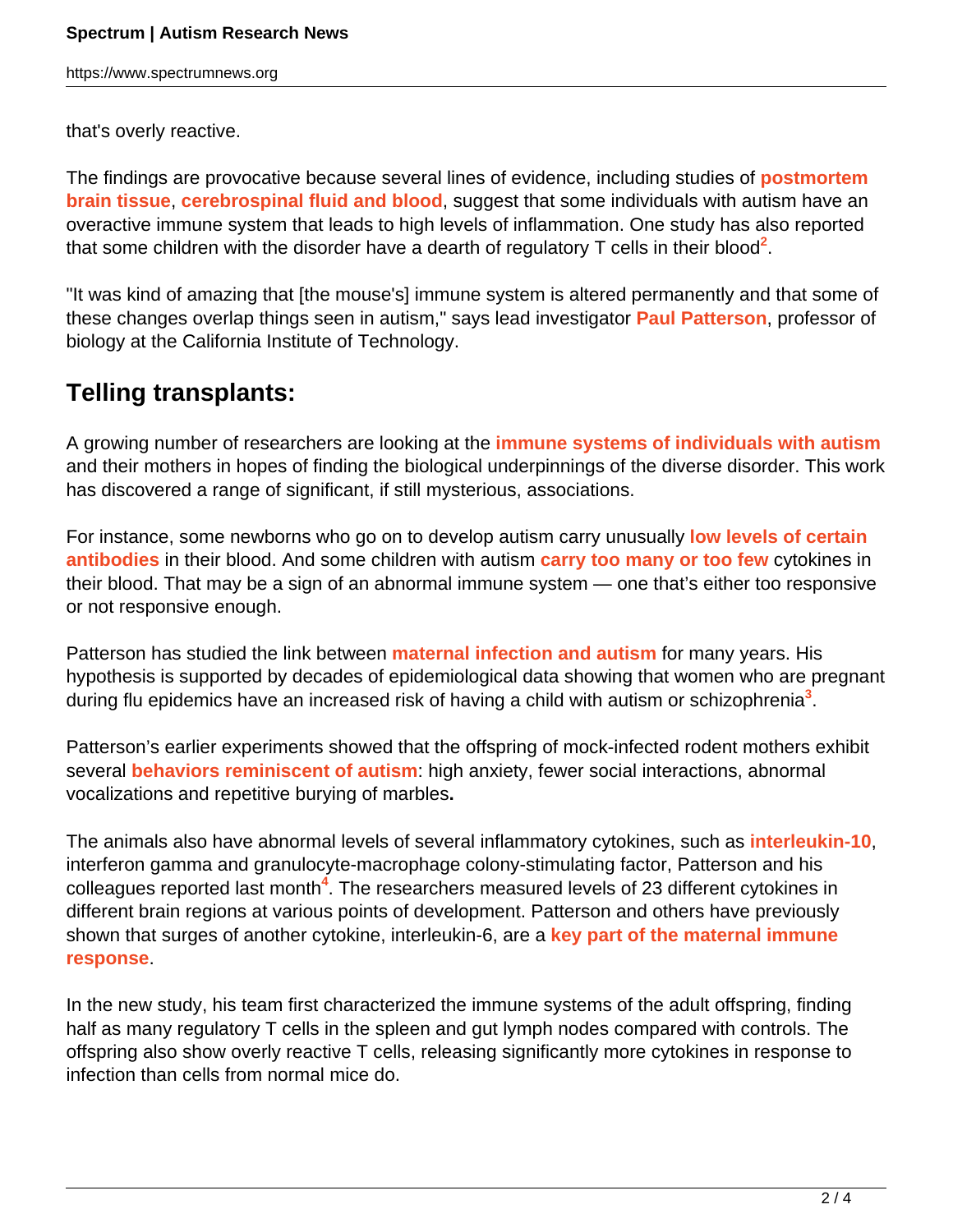"What [Patterson] showed beautifully is that overall the immune system is malfunctioning, and that's probably on many, many levels," says **[Jonathan Kipnis](http://www.medicine.virginia.edu/basic-science/departments/neurosci/faculty/kipnis/home-page)**, associate professor of neuroscience at the University of Virginia, who was not involved with the work.

It's not yet clear what aspect of immune dysfunction is important for autism. "They looked at Tregs, but there are many other immune cells that they didn't look at," Kipnis says.

In a key experiment, Patterson's team wiped out the animals' immune systems with radiation and replaced them with bone marrow from normal mice. The procedure curbed the high anxiety and repetitive behaviors.

This suggests that an abnormal immune profile causes at least some aspects of autism, rather than being a consequence of the disorder, experts say.

The bone marrow transplant "is the biggest piece for me," Kipnis says. "It shows that the behavioral issues are immune-mediated and also reversible."

#### **Immune treatments:**

The findings jibe with a study Kipnis published earlier this year of a mouse model of Rett syndrome, an autism-related disorder characterized by intellectual disability, language delay and breathing problems.

That work found that a bone marrow transplant **[increases the lifespan and alleviates respiratory](https://www.spectrumnews.org/news/2012/bone-marrow-transplant-curbs-autism-symptoms-in-mice) [symptoms](https://www.spectrumnews.org/news/2012/bone-marrow-transplant-curbs-autism-symptoms-in-mice)** of the Rett mice. It also suggested that immune cells in the brain, called **[microglia](../../specials/2012/microglia)**, are the key players driving the brain-immune connection.

Still, the specific mechanisms underlying the transplants are unknown. Irradiating an animal is a drastic step with many consequences. For example, it can change the production of stem cells in the gut, which could in turn affect behavior, Patterson says.

Although many details must still be nailed down, Patterson says these immune studies could lead to new treatments for autism and related disorders. He points to a small but rigorous clinical trial of 40 children with autism published in June.

The study found that children receiving the antipsychotic risperidone paired with celecoxib — an antiinflammatory drug commonly used to treat arthritis — show more improvement in irritability, social withdrawal and repetitive behaviors than children taking risperidone and a placebo**<sup>5</sup>** .

Unfortunately, some parents use these new immune studies to justify extreme treatments, notes **[Judy Van de Water](http://www.ucdmc.ucdavis.edu/mindinstitute/ourteam/faculty/vandewater.html)**, professor of internal medicine at the MIND Institute of the University of California, Davis.